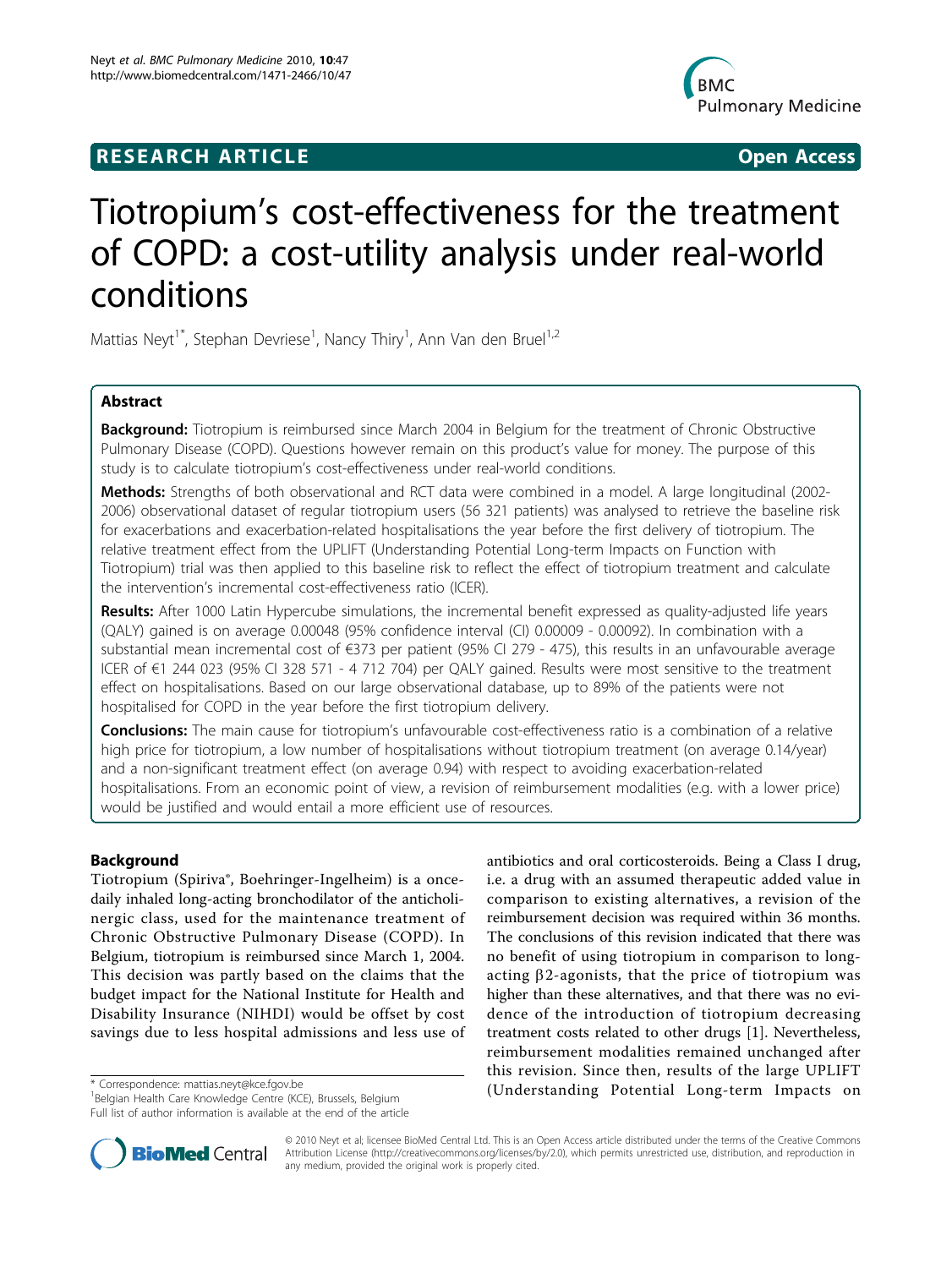Function with Tiotropium) trial have been published, which are taken into account in this economic evaluation.

In Belgium, with a total population of about 10.6 million inhabitants, NIHDI reimbursements for tiotropium were more than €26 million in 2007 for 86 000 patients with at least one delivery of tiotropium. One month of tiotropium costs  $651.75$  per patient, whereas e.g. salmeterol, i.e. another long-acting bronchodilator, costs €31.24 per month.

The goal of this study, part of a full Health Technology Assessment (HTA) report performed by the independent Belgian Health Care Knowledge Centre, [[2](#page-9-0)] is to calculate the cost-effectiveness of tiotropium under real-world conditions.

## Methods

The basic idea is to use the strengths of both observational and RCT data. RCTs are the ideal method for measuring treatment effects. Randomization reduces biases by making treatment and control groups "equal with respect to all features," except the treatment assignment [[3\]](#page-9-0). Nevertheless, the population in trials often does not reflect a real-world population. An approach to measure the cost-effectiveness for this population is to apply the relative treatment effect found in RCTs to the baseline risk for an event calculated from observational data. As such, the incremental cost-effectiveness ratio (ICER), which is driven by absolute benefit, will be lower (i.e. more cost-effective) in subgroups with a higher baseline risk of a certain event (such as exacerbations and exacerbation-related hospitalisations), and vice versa [[4\]](#page-9-0). This is under the assumption that the relative treatment effect is independent from the baseline risk. In the absence of published evidence on a difference in relative treatment effect between subgroups, this may be seen as a realistic assumption.

The calculation contains three steps: a) what is the cost and frequency of events for COPD patients not taking tiotropium (based on observational data); b) how many events would have occurred if these patients would have been treated with tiotropium (applying the relative treatment effect derived from the RCT on these observational data); and c) what is the ICER comparing the incremental costs and benefits with and without tiotropium treatment?

#### Decision model

The analysis is performed from the perspective of the health care payer, including both costs paid by the standard health insurance and patient co-payment contributions. A review on the efficacy/effectiveness of tiotropium showed no impact of tiotropium on survival

[[2\]](#page-9-0). However, avoiding exacerbations and exacerbationrelated hospitalisation may influence quality of life (QoL). Therefore, a cost-utility analysis is performed. There is no evidence that the long-term course of the disease is altered by using tiotropium in comparison with its relevant comparators, such as salmeterol. Therefore, for this chronic disease, a short-term time horizon of one year is applied. Moreover, one year appears to be long enough to capture a significant number of important clinical endpoints such as exacerbations and exacerbation-related hospitalisations, and to capture seasonal variations. Due to the short time horizon, no discount

The structure of the model is shown in figure [1](#page-2-0). The disease course of COPD is more complex than this model shows. However, to calculate an intervention's cost-effectiveness, only the difference in (i.e. incremental) costs and effects are of importance. For example, since there is no univocal proven impact on mortality, this event is not taken into account.

#### Tiotropium study database

rate was applied.

Data on health care use, patient characteristics, and pathology information of tiotropium users was drawn from two existing data sources: the IMA (Common Sickness Funds Agency) claims database and the MCD-HBD (Minimal Clinical Data - Hospital Billing Data) pathology and claims database of in hospital stays from the TCT (Technical Cell). The IMA claims database contains the detailed registration of all ambulatory and in hospital health care use reimbursed by the Belgian compulsory health insurance. The TCT MCD-HBD database contains the detailed registration of both reimbursements and ICD9-CM codes of all Belgian in hospital health care use. IMA claims and patient characteristics data from 2002 to 2006 for patients for which the NIHDI code 00470448 (Spiriva, tiotropium) and corresponding CNK (pharmaceutical product code) codes indicated a tiotropium delivery between March 1, 2004 and December 31, 2006, was requested. For the selected patients, all MCD-HBD hospital stay data from 2002 to 2005 were obtained. As such, observational data one year before and after the first delivery of tiotropium was gathered. A detailed description of these data sources and the technicalities of the construction of the tiotropium study database can be found in the appendix of the full HTA [[2\]](#page-9-0).

In this database, the first delivery of tiotropium to a patient can fall between March 1, 2004 and December 31, 2005. As a result, the year before the first delivery can fall between March 1, 2003 and December 31, 2005. The year after the first delivery can start for some patients on March 1, 2004 up to December 31, 2005 and end somewhere between March 1, 2005 and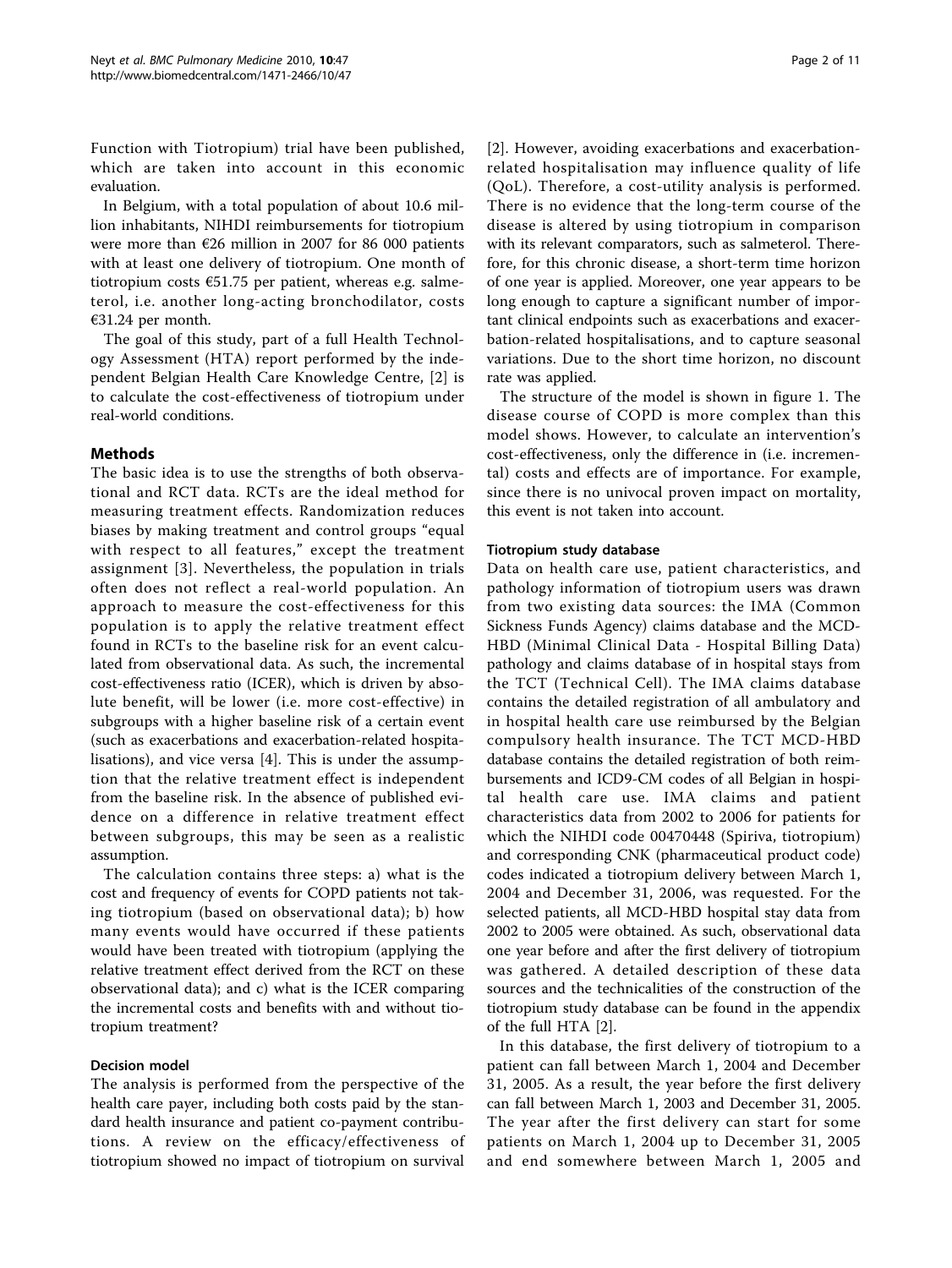<span id="page-2-0"></span>

December 31, 2006. Information on baseline risks for exacerbations and exacerbation-related hospitalisations without tiotropium is based on the year before the first tiotropium delivery. Details on the costs for tiotropium were based on the first year after the first delivery. Information on costs for exacerbation-related hospitalisations was based on the complete database.

An authorization for the processing and analyses of this database was obtained from the Belgian Privacy Commission [\[5](#page-9-0)].

#### Population

The initial database of patients with at least one registration of tiotropium included 102 796 patients. From this database, an algorithm was used to select patients that used tiotropium on a more regular basis (more than one delivery on separate days, total number of daily defined dosis (DDDs)  $\geq$  90 in one year, reimbursement for tiotropium ≥ €120 in one year, DDD ratio ≥ 90/365, at least one year of data before and after the first delivery for tiotropium). 56 321 patients (54.79%) fulfilled all criteria. The average age is 68.05 years and 66.39% are male. These patients should all have been diagnosed with COPD since in Belgium reimbursement of tiotropium is restricted to this indication.

#### Medication

The costs, including both the NIHDI reimbursement and patient co-payment, were on average  $€427.71$  for tiotropium (table [1](#page-3-0)). The observational database showed there is no clear indication for a decrease in the use of other medication when patients started taking tiotropium. Therefore, these costs were left unchanged in the base case scenario.

## Exacerbations

Since no ambulatory clinical data were available, exacerbations are defined on the basis of health care resources use. The proxy used was the delivery of both oral corticosteroids and antibiotics within 7 days. As such, the number of exacerbations was underestimated since in practice not all exacerbations are treated this way. A Dutch study found that steroids combined with an antibiotic were prescribed in 23% of exacerbations [\[6](#page-9-0)]. This factor was taken into account in our model resulting in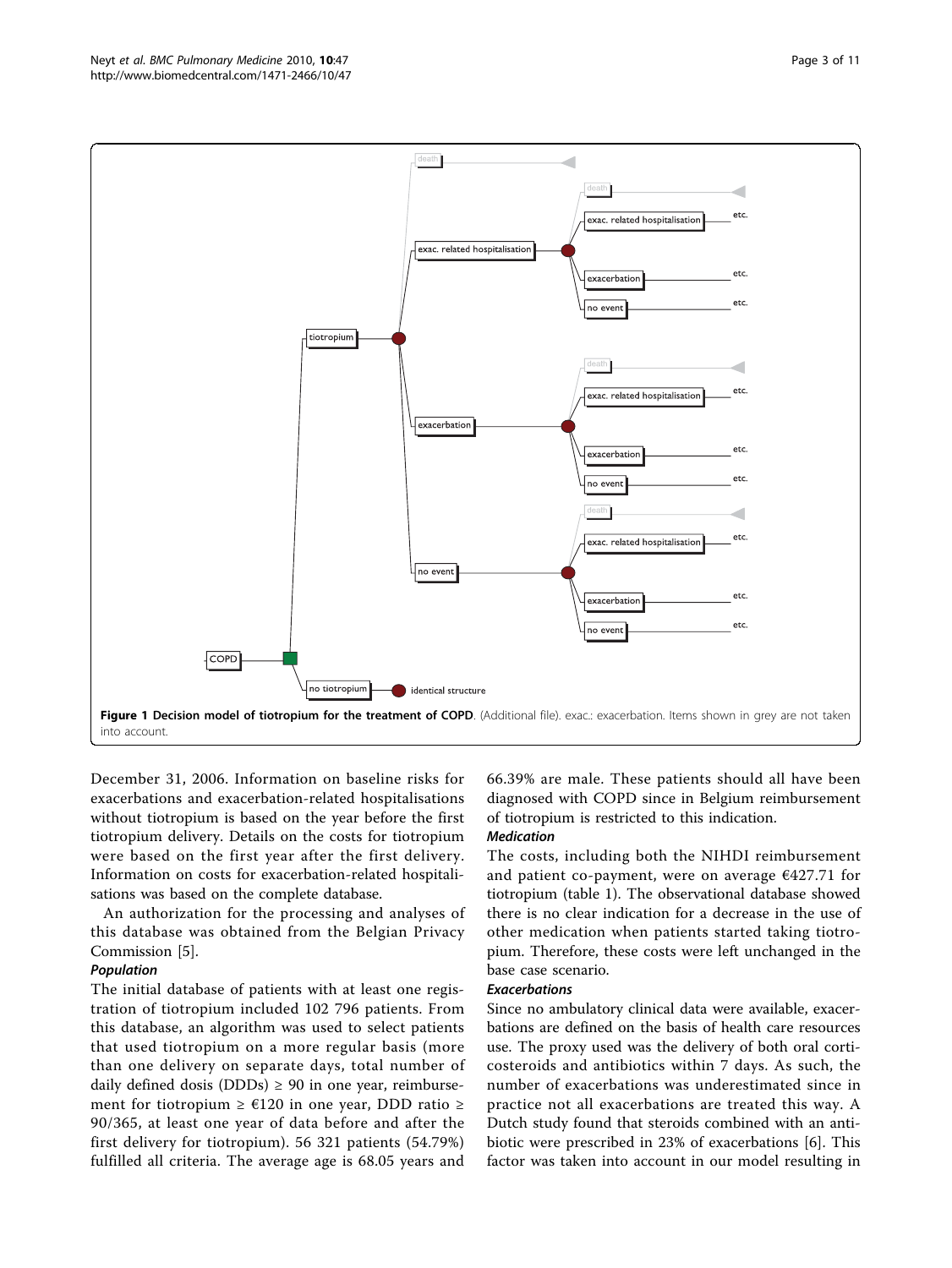| Input variable                |                            | Base-case value | Range (95% CI) |        | Source                               |
|-------------------------------|----------------------------|-----------------|----------------|--------|--------------------------------------|
| Costs $(\epsilon)$            |                            |                 |                |        |                                      |
| medication                    |                            |                 |                |        |                                      |
| tiotropium                    | real-world <sup>a</sup>    | 427.71          | 426.25         | 429.17 | Belgian database                     |
|                               | theoretical                | 621.00          |                |        | <b>BCFI</b>                          |
| salmeterol                    | real-world <sup>b</sup>    | 225.46          | 223.00         | 227.92 | Belgian database                     |
| exacerbation                  | theoretical                | 52.72           | 41.34          | 64.48  | result 1000 simulations              |
| exac.-rel. hosp.              |                            | 5617            | 5555           | 5680   | Belgian database                     |
| <b>Utilities</b>              |                            |                 |                |        |                                      |
| exac.-rel. hosp.              | QALYgained <sup>c</sup>    | 0.013           | 0.004          | 0.019  | result 1000 simulations              |
| at admission                  |                            | $-0.077$        | $-0.58$        | 0.79   | O'Reilly et al.[9]                   |
| at discharge                  |                            | 0.58            | $-0.16$        | 0.98   | O'Reilly et al.[9]                   |
| LOS (days)                    |                            | 14.18           | 14.02          | 14.34  | Belgian database                     |
| exacerbation                  | QALYgained <sup>c</sup>    | 0.003           | 0.001          | 0.005  | result 1000 simulations              |
| Events (average per patient)  |                            |                 |                |        |                                      |
| exacerbations                 |                            | 0.800           | 0.775          | 0.826  | Belgian database and Roede et al.[6] |
| exac.-rel. hosp.              |                            | 0.141           | 0.137          | 0.144  | Belgian database                     |
| <b>Efficacy/effectiveness</b> |                            |                 |                |        |                                      |
| exacerbation                  | relative risk <sup>d</sup> | 0.86            | 0.81           | 0.91   | Tashkin et al.[8]                    |
| exac.-rel. hosp.              | relative risk <sup>d</sup> | 0.94            | 0.82           | 1.07   | Tashkin et al.[8]                    |
|                               |                            |                 |                |        |                                      |

<span id="page-3-0"></span>Table 1 Input parameters for the economic evaluation

BCFI: Belgian Centre for Pharmacotherapeutic Information; LOS: length of stay; NIHDI: National Institute for Health and Disability Insurance; QALY: quality-adjusted life year

a: based on the first year of tiotropium use

b: based on the year before the first delivery of tiotropium

c: average QALY gained per event avoided

d: using the published 95%CI to define our distribution results in the following mean values in the model: 85.85% instead of 86% and 93.67% instead of 94%.

0.8 exacerbations on average per patient during one year, which was in line with the yearly exacerbation frequency in the UPLIFT trial (0.85 in the placebo group).

The cost per exacerbation was defined theoretically. The dosis of bronchodilators may be increased and oral steroids (7-10 days 30-40 mg prednisolone) and antibiotics (3-7 days in case of certain symptoms) may be prescribed. For our calculation, the costs for oral steroids and antibiotics take into account a uniform distribution on the number of days, i.e. 7-10 days and 3-7 days for both drugs, respectively. The price for prednisolone was €31.5 for 20 units of 32 mg, i.e.  $€1.58$  per day. With respect to antibiotics, a daily cost of  $E1.13$  was taken into account (amoxicilline (Docamoxi - 500 mg) taken 3 times a day (1500 mg/day) costs  $6.02$  for 16 units). One to two visits (uniform distribution) to the general practitioner ( $\epsilon$ 22.46 per visit) were also added. As a result, the price for an exacerbation not requiring hospitalisation was on average  $\epsilon$ 52.72 (Table 1).

#### Exacerbation-related hospitalisations

All hospitalisations except for one day admissions for the selected patients were at our disposal. To calculate the number of COPD related hospitalisations, only those stays with ICD-9-CM codes (and subcodes) 491 (chronic bronchitis), 492 (emphysema) and 496 (COPD, not

otherwise specified) as the primary diagnosis in any hospital ward during the stay were retained.

This resulted in a rate of 0.14 (SD 0.46) hospitalisations per year (Table 1), comparable to the 0.16 rate in the placebo arm of the UPLIFT trial.

To calculate the cost of a COPD hospitalisation, an additional, more stringent, selection criterion was used: the hospital stay must be spend either in a single hospital ward, or in two hospital wards of which one was the intensive care unit. This avoided an impact on hospitalisation cost of interventions unrelated to COPD in the same stay in other hospital wards. The cost was calculated as the sum of all expenditures available in the MFG data for the selected stay. In Belgium, hospital per diem costs are covered by 2 distinct systems of public health funding. A major part is covered through fixed monthly hospital payments but these are not registered in the MFG data. Additional remuneration consists of a lump sum billed per admission and a lump sum billed per day of hospital stay, both included in the MFG data. These lump sums were replaced by the 100% hospital per diem costs calculated as the actual per diem prices available per hospital, per year, per semester and per type of stay (published by NIHDI [[7\]](#page-9-0)) multiplied by the number of invoiced days for the stay. The average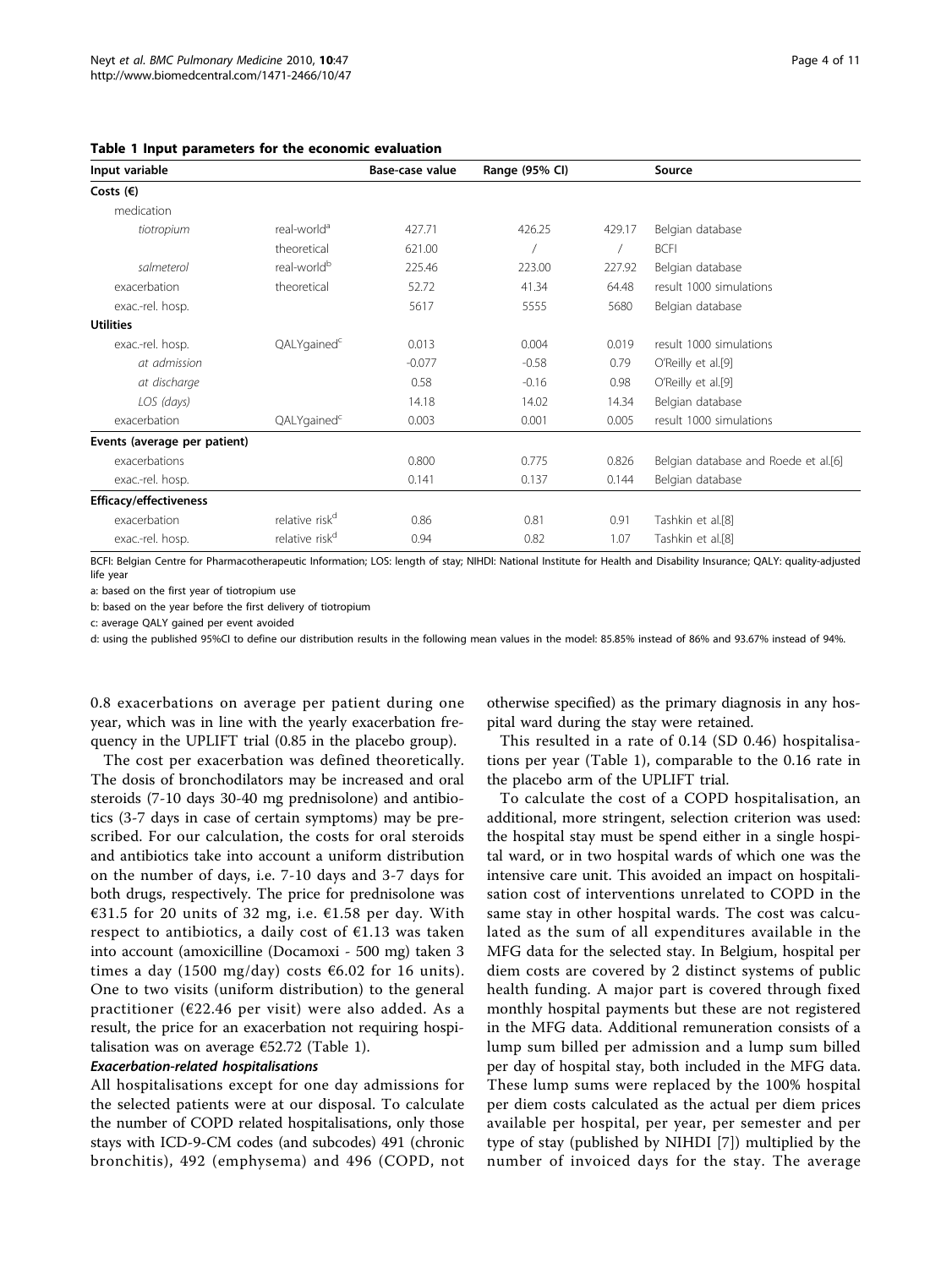length of stay was 14.18 (SD 16.01) days and the COPDrelated hospitalisation cost was €5617 (SD 6023).

#### Treatment effect

In October 2008, results of the UPLIFT trial have been published. In this randomized, double-blind trial, 4 years of tiotropium treatment was compared with placebo in patients with COPD who were permitted to use all respiratory medications except inhaled anticholinergic drugs. The patients were at least 40 years of age, with a post-bronchodilator FEV1 of 70% or less than the predicted value and a ratio of FEV1/FVC of 70% or less. In this very large trial, 2987 and 3006 patients were randomly assigned to the tiotropium and placebo group, respectively [\[8](#page-9-0)]. The hazard ratio for COPD exacerbations was 0.86 (95% CI: 0.81 - 0.91; p-value <0.001). For exacerbations leading to hospitalisations this was 0.94 (95% CI: 0.82 - 1.07; p-value = 0.34).

In the tiotropium study database, it was observed that there was no reduction in the use of other medication after the first delivery of tiotropium. For example, in both the year before and after the first tiotropium delivery, 80% of patients purchased at least one package of long-acting beta-agonists, salmeterol or formoterol, either in individual formulation or in combination with an inhaled corticosteroid. In other words, in the real world, tiotropium does not always replace the other long-acting bronchodilators and the comparator is a combination of other drugs. Similarly, in the UPLIFT trial, other drugs were taken and a long-acting inhaled  $\beta$ 2-agonist was used in 60.1% of both treatment arms and tiotropium was added in one treatment arm [[8\]](#page-9-0). Therefore, both because of its size and because it seems to correspond to what happens in reality, the treatment effects and the surrounding uncertainty from the UPLIFT trial are taken into account to calculate the real-world cost-effectiveness of tiotropium.

#### **Utilities**

Tiotropium may avoid exacerbations and exacerbationrelated hospitalisations. Next to changes in costs, this also entails changes in utilities. Therefore, for both exacerbations and exacerbation-related hospitalisations QoL data were gathered. One article explicitly stated general QoL outcomes associated with COPD exacerbation managed in a UK-based hospital, using the EQ-5 D questionnaire, including 149 patients representing 222 admissions to hospital [\[9](#page-9-0)]. At admission, the mean utility (-0.077, SD: 0.397) indicated great impairment, with 61% of patients having a negative utility value representing a health state equivalent to 'worse than death'. Great improvements were reported during admission and at discharge, where the mean utility value was increased to 0.576 (SD: 0.317). This deterioration and improvement in QoL was included in our model for exacerbationrelated hospitalisations. A correlation of 0.9 was implemented between the value at admission and discharge to avoid increases of more than 1.1584 (i.e. the maximum difference according to the Flemish EQ-5 D utility scale) in our probabilistic model.

No studies were identified reporting changes in QoL during exacerbations measured with a generic QoL instrument. Several studies made assumptions on the QoL deterioration. A reduction of 15% in QoL for one month after a (moderate) exacerbation and 50% or 70% for a severe exacerbation (requiring hospitalisation) was assumed, [\[10-13\]](#page-9-0) or a relative ratio of 3.33 or 4.67. In our model, the average relative ratio of 4 was applied on the reduction in QoL for an exacerbation-related hospitalisation, with a minimum of 3.33 and a maximum of 4.67 (uniform distribution).

#### Scenario analysis

Next to the base case, two scenarios are elaborated. A first scenario incorporated the theoretical yearly cost for tiotropium ( $6621$ ) and excluded the observed expenditures for salmeterol (on average €225.46), reflecting 100% tiotropium compliant users that did not take salmeterol anymore. In a second scenario, the ICER was calculated depending on the initial number (i.e. without tiotropium) of exacerbations and hospitalisations. Details and results of other scenario analyses can be found in the full HTA report [[2\]](#page-9-0).

#### Probabilistic modelling

To capture parameter uncertainty, input variables in our model are probabilistic values. The choice of distribution depends on the characteristics of the input variables. Due to the central limit theorem, cost parameters retrieved from the large tiotropium study database were sampled from a normal distribution with the appropriate confidence interval around the mean (table [1](#page-3-0)). Uniform distributions were included were we had no idea of the distribution (e.g. in our theoretically calculated exacerbation cost). The beta distribution, which is constrained on the interval 0-1, is the ideal distribution for QoL values. Since the study of O'Reilly et al [[9\]](#page-9-0). provided QoL data during an exacerbation-related hospitalisation with negative values, an adjusted beta distribution with the reported minimum value of -0.59 and a maximum of 1 was applied. Finally, the relative risk parameters are modelled using the lognormal distribution, reflecting the published mean values and 95% CI. 1000 Latin hypercube simulations were generated in MicroSoft Excel using the @Risk (Palisade Corporation) add-in program. Following the Belgian pharmacoeconomic guidelines, the central estimate of the ICER results directly from the probabilistic sensitivity analysis as the mean of the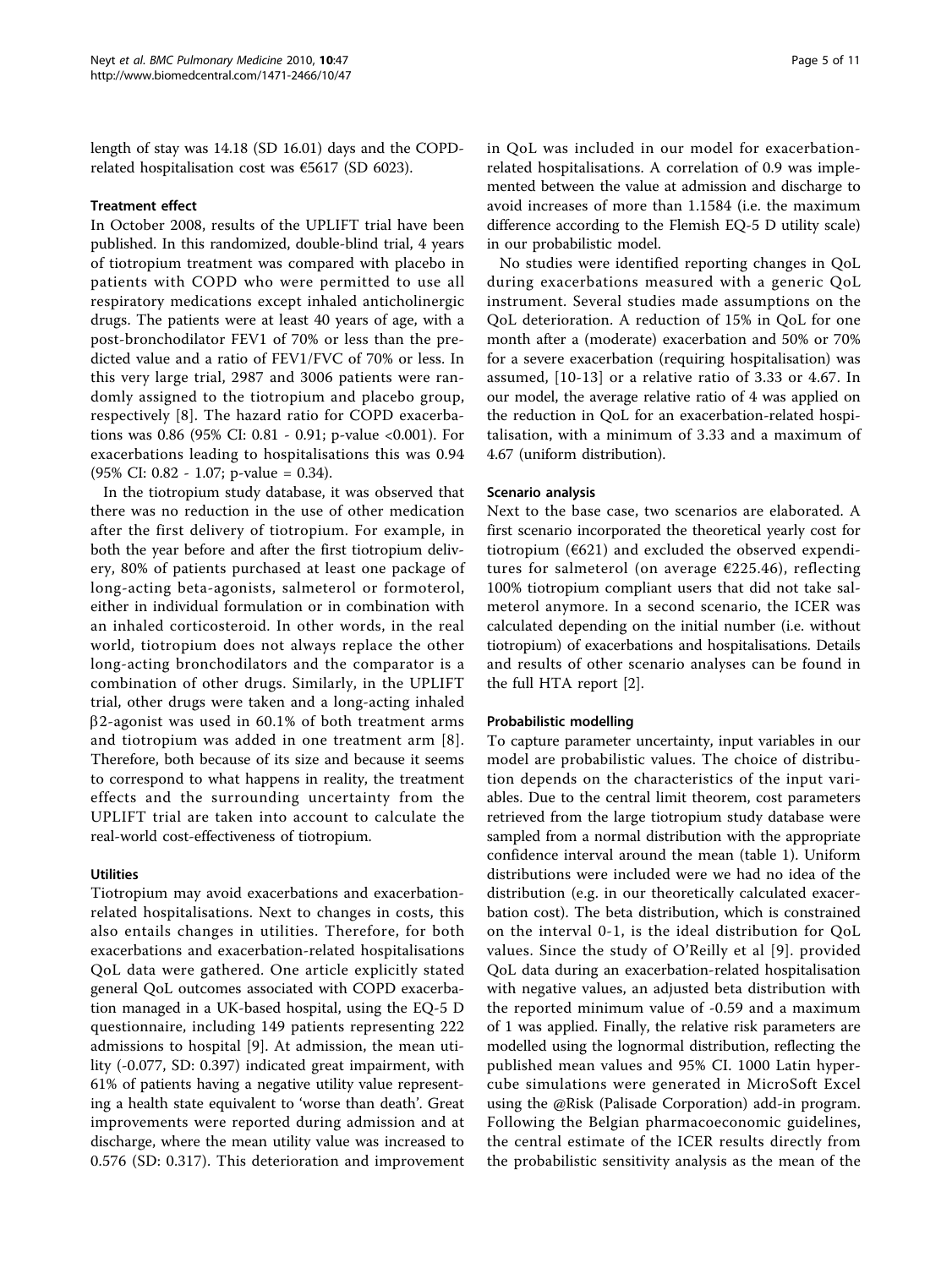simulated ICERs. This is not necessary equal or close to the ratio of the mean incremental cost and mean incremental effect, which is the deterministic version of the ICER. A deterministic ICER is presented if the Latin Hypercube simulations fall in different quadrants of the cost-effectiveness plane [[14\]](#page-9-0).

### Results

## Base case scenario

The mean incremental cost is  $€373$  per patient (95% CI 279 - 475). This incremental cost is composed of the following three elements: incremental cost medication: €427.71 (95% CI 426.25 - 429.17), incremental cost related to hospitalisations:  $-\epsilon$ 48.26 (95% CI -143.11 -55.61), and the incremental cost related to exacerbations: -5.95 (95% CI -8.76 - -3.56). The UPLIFT non-significant treatment effect on hospitalisations and the significant treatment effect on exacerbations are reflected in these confidence intervals. The incremental benefit expressed as quality-adjusted life years (QALY) gained are on average 0.00048 (95% CI 0.00009 - 0.00092). This is relatively low due to the combination of the following factors: a) a low number of hospitalisations without tiotropium treatment (on average 0.14/ year), b) a non-significant treatment effect (on average 0.94) with respect to avoiding exacerbation-related hospitalisations, and c) the relatively short duration that this event influences QoL. In combination with the nonnegligible incremental costs, this results in an ICER of €1 244 023 (95% CI 328 571 - 4 712 704) per QALY gained. Results are presented on the cost-effectiveness plane (Figure 2) and cost-effectiveness acceptability curve (Figure [3\)](#page-6-0). The latter shows that the treatment can only be considered cost effective at relatively very high willingness-to-pay values. The results are most sensitive to the treatment effect on hospitalisations (correlation coefficient 0.671).

#### Scenario analyses

In the scenario with 100% compliant tiotropium users which stopped taking salmeterol, the incremental cost decreases to €341 (95% CI 246 - 445). In combination with the same incremental benefit, this results in an ICER of €1 142 478 (95% CI 295 004 - 4 396 273) per QALY gained.

Table [2](#page-7-0) presents the cost-effectiveness of tiotropium depending on the initial number of exacerbations and/ or hospitalisations. It shows that the number of hospitalisations in particular determines tiotropium's cost-effectiveness. Even with 10 exacerbations without tiotropium, the average ICER is above  $\epsilon$ 100 000 per QALY gained if the patient has no hospitalisation without tiotropium. Based on our large observational database, 89% of the patients (i.e. 50 156 patients) was not hospitalised for COPD in the year before the first tiotropium delivery. For patients who would not have been hospitalised without tiotropium, there is not much to gain by treating them with tiotropium. Only 2.2% had two or more COPD-related hospitalisations prior to tiotropium treatment.

## **Discussion**

A disadvantage of our database is that no parameter was present indicating the COPD stage. As a result, no subgroup analyses could be made according to these stages. In our approach, the population was initially analysed as

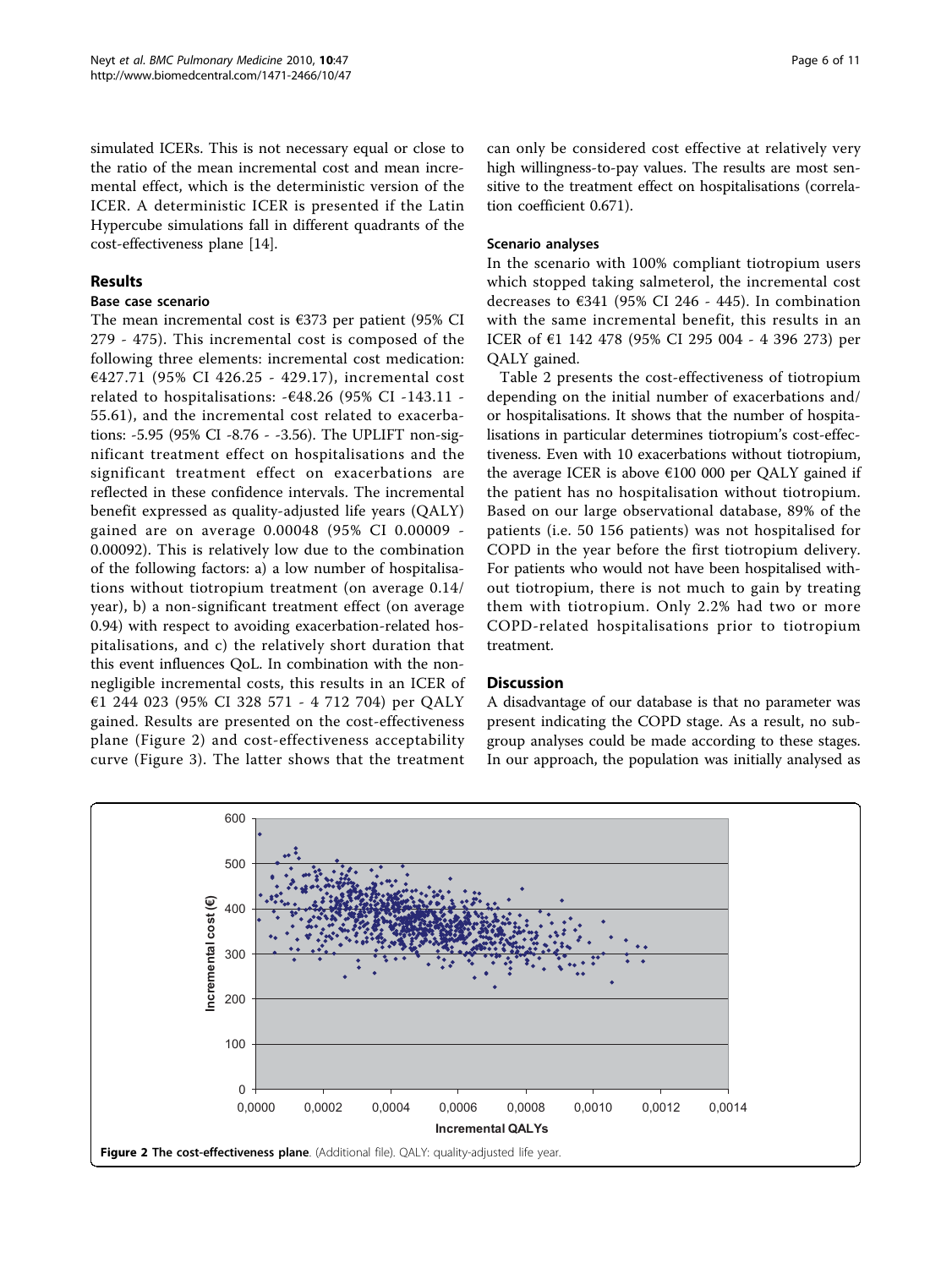<span id="page-6-0"></span>

a whole (i.e. all patients fulfilling our inclusion criteria). In subgroup analyses, the population was divided depending on the number of hospitalisations related to exacerbations (i.e. one, two, three or more exacerbationrelated hospitalisations) in combination with the number of exacerbations. These subgroup analyses showed that, in the first place, for a selected group of patients with a relative high base risk on events, the results were more cost effective. On the other hand, it also showed that this is only a minority of the population taking tiotropium on a regular basis. The largest group of patients did not experience any exacerbation or hospitalisation. For this group of patients no events can be avoided because they do not occur without taking tiotropium, no QoL can be gained, no costs will be saved, and tiotropium would only induce higher costs.

As mentioned by Drummond, "The assumption of constant relative effects being applied to subgroup-specific baseline event rates is common in cost-effectiveness model." [\[4](#page-9-0)] A general criticisms is that it may be questionable whether the relative treatment effect is independent from the baseline risk since subgroup analysis often show the opposite. On the other hand, caution is needed when drawing conclusions from subgroup findings [\[15](#page-9-0)]. It is generally recognized that subgroup analyses can produce spurious results [[16](#page-10-0)]. Some authors even argued that "the overall 'average' result of a randomised clinical trial is usually a more reliable estimate of treatment effect in the various subgroups examined than are the observed effects in individual subgroups" [[17](#page-10-0)]. Furthermore, even if the relative treatment effect would be higher in a specific subgroup, than still the absolute

gain (which determines the cost-effectiveness) would be limited due to the low baseline risk for events without tiotropium treatment occurring in our real-world population.

Our health technology assessment included a systematic review of the economic literature. Details of the search strategy are available in the full HTA report [[2](#page-9-0)]. Eight full economic evaluations of tiotropium were identified, all published after 2004. Analyses were performed for the Netherlands, [[12,](#page-9-0)[18\]](#page-10-0) Canada, [[12,](#page-9-0)[19\]](#page-10-0) Switzerland, [[20](#page-10-0)] Greece, [\[11\]](#page-9-0) Spain, [[13\]](#page-9-0) and the US [[21,22](#page-10-0)]. Two studies were trial-based economic evaluations [[18](#page-10-0),[19](#page-10-0)]. The US studies were deterministic [[21\]](#page-10-0) or probabilistic [[22\]](#page-10-0) simulations using aggregated data depicting a typical COPD patient. The remaining four studies were Markov model-based economic evaluations, all built on an initial model developed by Oostenbrink et al [\[12\]](#page-9-0). All studies limited their time horizon to one year, with exception of one model-based evaluation using a 5-year time horizon [[13\]](#page-9-0). Surrogate outcome measures of the drugs' clinical action were used in cost-effectiveness analyses: exacerbation-free months gained [[13\]](#page-9-0) or exacerbations avoided [\[11](#page-9-0),[12](#page-9-0),[18-20,22](#page-10-0)]. These outcomes are rather difficult to interpret by decision makers, e.g. being not comparable with results of studies in other indications.

Four studies compared tiotropium with salmeterol [[11-13,](#page-9-0)[20\]](#page-10-0). The mean incremental outcomes in these analyses (whether QALYs gained, exacerbations avoided or exacerbation-free months gained) were associated with large 95% confidence intervals crossing zero [[11](#page-9-0)-[13\]](#page-9-0). One study found tiotropium to be dominant,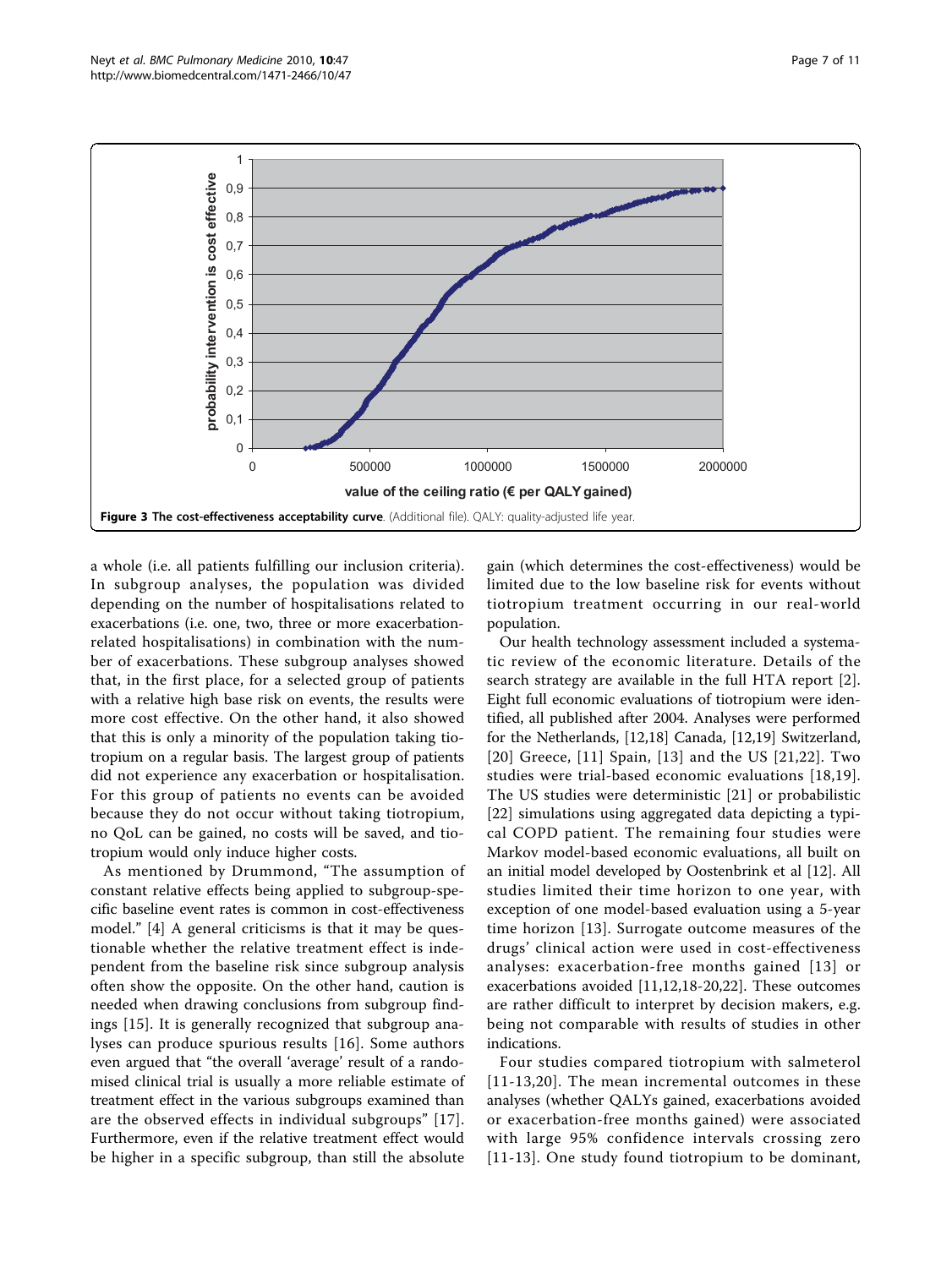| prior n° of<br>exac. | prior number (n°) of hospitalisations |                             |                                      |                                 |                       |                           |        |                  |                |                    |                  |                |  |
|----------------------|---------------------------------------|-----------------------------|--------------------------------------|---------------------------------|-----------------------|---------------------------|--------|------------------|----------------|--------------------|------------------|----------------|--|
|                      |                                       | 0                           |                                      |                                 | $\mathbf{1}$          |                           |        |                  | 2              |                    |                  |                |  |
|                      | IC                                    | IE                          | <b>ICER</b>                          |                                 | IC                    | IE                        | ICER*  | IC               |                | IE.                | ICER*            |                |  |
| $\mathbf 0$          | 428                                   | 0.0000                      | dominated                            |                                 | 84                    | 0.0008<br>107666          |        | $-259$           |                | 0.0016             |                  | cost<br>saving |  |
|                      |                                       | 426 429 0.0000 0.0000       | 819<br>$-581$                        |                                 | $-0.0009$ $0.0027$    | $-1589$                   | 1211   | $-0.0017$ 0.0054 |                |                    |                  |                |  |
| $\mathbf{1}$         | 420                                   | 0.0005                      | 1265951                              |                                 | 77                    | 0.0012                    | 62094  | $-266$           |                |                    | 0.0020           | cost<br>saving |  |
|                      |                                       |                             | 416 424 0.0001 0.0008 497057 4154369 | $-590$                          | 812                   | $-0.0004$ $0.0033$        |        | $-1599$          | 1204           | $-0.0013$ $0.0061$ |                  |                |  |
| $\overline{2}$       | 413                                   | 0.0009                      | 622357                               |                                 | 70                    | 0.0017                    | 41019  | $-274$           |                |                    | 0.0025           | cost<br>saving |  |
|                      |                                       |                             | 406 419 0.0002 0.0017 242740 2049176 | $-599$                          | 805                   | 0.0000 0.0039             |        | $-1608$          | 1196           |                    | $-0.0008$ 0.0066 |                |  |
| 3                    | 405                                   | 0.0014                      | 407826                               |                                 | 62                    | 0.0022<br>28873<br>$-281$ |        |                  |                | 0.0029             | cost<br>saving   |                |  |
|                      |                                       |                             | 395 415 0.0003 0.0025 158255 1338516 | $-608$                          | 797                   | 0.0002 0.0046             |        | $-1617$          | 1189           |                    | $-0.0003$ 0.0072 |                |  |
| 4                    | 398<br>0.0018                         |                             | 300561                               |                                 | 55                    | 0.0026                    | 20974  | $-289$           |                | 0.0034             |                  | cost<br>saving |  |
|                      |                                       |                             | 384 410 0.0004 0.0034 116258 983186  | $-618$                          | 790                   | 0.0003 0.0053             |        | $-1626$          | 1182           |                    | 0.0000 0.0077    |                |  |
| 5                    | 391                                   | 0.0023                      | 236201                               |                                 | 47<br>0.0031<br>15425 |                           | $-296$ |                  | 0.0038         |                    | cost<br>saving   |                |  |
|                      |                                       | 374 406 0.0005 0.0042       | 90683<br>769988                      | $-627$                          | 780                   | 0.0005 0.0061             |        | $-1635$          | 1175           |                    | 0.0003 0.0085    |                |  |
| 6                    | 383                                   | 0.0027                      | 193295                               | 40<br>0.0035<br>11314<br>$-303$ |                       |                           | 0.0043 |                  | cost<br>saving |                    |                  |                |  |
|                      |                                       | 363 401 0.0006 0.0050 74097 | 627857                               | $-634$                          | 770                   | 0.0007 0.0068             |        | $-1645$          | 1167           |                    | 0.0004 0.0092    |                |  |
| $\overline{7}$       | 376                                   | 0.0032                      | 162648                               |                                 | 32                    | 0.0040                    | 8146   | $-311$           |                |                    | 0.0048           | cost<br>saving |  |
|                      |                                       | 352 397 0.0007 0.0059       | 62023<br>529076                      | $-641$                          | 760                   | 0.0008 0.0076             |        | $-1654$          | 1160           |                    | 0.0006 0.0099    |                |  |
| 8                    | 368                                   | 0.0036                      | 139662                               |                                 | 25                    | 0.0044                    | 5630   | $-318$           |                | 0.0052             |                  | cost<br>saving |  |
|                      |                                       | 341 392 0.0008 0.0067       | 52879 456718                         | $-650$                          | 750                   | 0.0010 0.0084             |        | $-1663$          | 1153           |                    | 0.0007 0.0106    |                |  |
| 9                    | 361                                   | 0.0041                      | 121784                               |                                 | 18                    | 3583<br>0.0049            |        | $-326$           |                | 0.0057             |                  | cost<br>saving |  |
|                      |                                       | 330 388 0.0009 0.0075 45609 | 400440                               | $-659$                          | 740                   | 0.0011 0.0092             |        | $-1672$          | - 1143         |                    | 0.0008 0.0114    |                |  |
| 10                   | 353                                   | 0.0046                      | 107482                               | 10                              |                       | 0.0053                    | 1885   |                  | $-333$         |                    | 0.0061           |                |  |
|                      |                                       | 319 383 0.0010 0.0084       | 39741<br>355417                      | $-667$                          | 730                   | 0.0012 0.0100             |        | $-1681$          | 1133           |                    | 0.0010 0.0122    |                |  |

<span id="page-7-0"></span>

Exac. = exacerbations

IC: incremental cost (expressed in euro); IE: incremental effect (expressed in quality-adjusted life years (QALY) gained); ICER: incremental cost-effectiveness ratio (expressed in cost per QALY gained). In every cell, the mean value and the lower (2.5%) and upper (97.5%) limits of the interval are mentioned. \* the ICERs of the probabilistic model are not mentioned since simulation results are spread over several quadrants of the cost-effectiveness plane. As an

alternative (in italics), the ICER calculated by dividing the mean incremental cost by the mean incremental benefit is presented.

[[20](#page-10-0)] however, this result was determined deterministically not including uncertainty around the treatment effect. Two studies found that there was almost neutrality between the two alternatives in terms of incremental costs and QALYs, as the dots simulated were almost evenly scattered around the four quadrants of the costeffectiveness plane [[11,12\]](#page-9-0). In the cost-utility analysis with a 5-year-time horizon, approximately 80% of the simulations were in the right quadrants of the costeffectiveness plane. The gain in QALYs remained however small (0.14) and non-significant (95% CI: -0.16- 0.49). Based on the ratio of the mean incremental costs

to the mean incremental QALYs, they found a costeffectiveness ratio of €4118 per QALY gained [[13](#page-9-0)]. We discuss some differences between these analyses.

One of the strengths of our evaluation is that it considers patients that use tiotropium in their everyday life. In contrast, populations considered in previous analyses were more selective. All previous analyses, with the exception of one, [[22\]](#page-10-0) excluded patients with mild COPD. Nevertheless, these patients are also included in the Belgian reimbursement modalities for tiotropium. This can be very determining for the results of an economic evaluation. The base risk for certain events may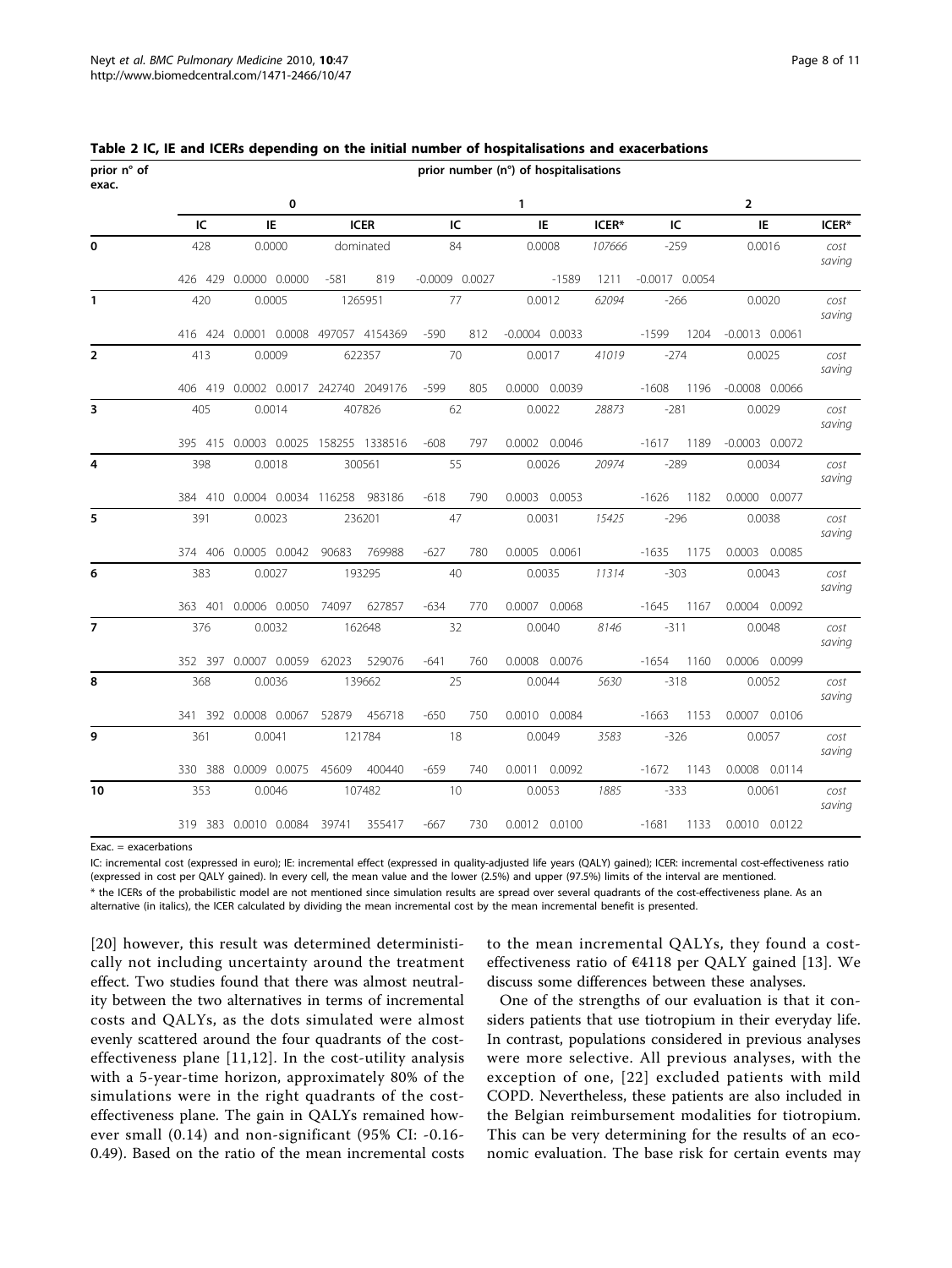be different in comparison to events in trials including a selective population. It is the combination of this base risk and the relative treatment effect that determines the absolute reduction in events, which determines the intervention's cost effectiveness.

Next, there are differences in applied treatment effects. Studies comparing tiotropium with salmeterol relied on the trial results published by Brusasco et al [[23](#page-10-0)]. At that time, results of the UPLIFT trial were not published yet. These trials are not designed to detect a difference in exacerbation-related hospitalisations. It is therefore important to take into account the uncertainty around these estimations. The mean treatment effect in the UPLIFT trial is 0.86 (95% CI 0.81 - 0.91, p-value <0.001) for exacerbations and 0.94 (95% CI 0.82 - 1.07, p-value = 0.34) for exacerbations leading to hospitalisations. The mean treatment effect based on the Brusasco trial is similar for exacerbations, i.e.  $0.87$  (p-value = 0.22), but much more favourable for hospitalisations, being 0.59 (non-significant but no p-value published). Both estimates are surrounded by much uncertainty. Furthermore, it should be remarked that a critical review of the literature identified the presence of publication bias [\[2](#page-9-0)]. A second trial [[24\]](#page-10-0) also reported non-significant pvalues for the difference in exacerbation and hospitalisation frequencies. However, no exact results (even no mean values) were provided and results could therefore not be included in a meta-analysis.

There were also large cost differences between the identified studies, both with respect to the cost of medication, treatment of exacerbations and cost of hospitalisations. For example, a non-severe exacerbation costs between €47 in Canada [[12](#page-9-0)] against nearly €1000 in Greece [[11](#page-9-0)]. Similarly, a severe exacerbation costs  $\epsilon$ 2660 in Spain [[13\]](#page-9-0) against  $64400$  in Greece, [[11](#page-9-0)] and even over  $€4600$  in the US [[22\]](#page-10-0). In our study the cost for an exacerbation not requiring hospitalisation was on average €52.72 and the COPD-related hospitalisation cost was €5617. In general, the higher these event-related costs (which are context specific), the more favourable study results are for tiotropium. Of course, the impact depends on the combination of the baseline risk for an event, the treatment effect and its costs.

Most economic evaluations used a 1-year timeframe and assumed tiotropium had no influence on mortality. Only one analysis took a 5-year time horizon reflecting the progressive nature of COPD [[13\]](#page-9-0). The authors note that no differences between treatments (tiotropium, salmeterol or ipratropium) in terms of mortality risk were assumed. Also the costs per disease severity state and per severe or non-severe exacerbation were mentioned to be equal across treatment groups. In their discussion, the authors repeat that the difference between the three treatment groups in terms of QALYs were small, which was expected because treatments do not directly affect survival [[13](#page-9-0)]. However, in this analysis, mortality is influenced when comparing the three treatment arms due to different transition probabilities between the disease states for the alternative treatments. In other words, the chance of dying when a patient is in a certain disease state is equal over the three groups with the highest probability in the very severe disease state. Nonetheless, the transition probability to go to the more severe disease states was modelled to be higher for salmeterol and ipratropium. As a result, this model implicated an implicit effect on mortality. Replicating the model with the same probabilities as in the published paper, the 5-year mortality was about 15% with tiotropium and about 20% with salmeterol and ipratropium. Absence of evidence is not evidence of absence. However, based on currently available evidence, indirectly modelling a relatively large impact on mortality can be considered as a rather optimistic scenario.

Impact on events which may influence QoL is one of the main drivers of results. Unfortunately, accurate utility (or disutility) scores for events on which tiotropium may have an impact, i.e. exacerbations and exacerbation-related hospitalizations, are still lacking. We included data reflecting on the impact on QoL during hospitalisation. It was previously remarked that low values reported during the stay in hospital partly constitute an effect of the exacerbation and partly of the hospitalisation. The improving figures after returning home are probably due to a change in both medical status and environment [[25\]](#page-10-0). Especially the fact of being hospitalised may influence QoL. However, we currently do not know whether further improvements are observed afterwards in real life. Three studies including EQ-5 D health states estimated that utility values would reduce by 15% [[26\]](#page-10-0) in case of non-severe exacerbation, and by 50% [[27](#page-10-0)] in case of severe exacerbation [[11-13](#page-9-0)]. Nevertheless, the referenced papers to support these figures do not mention such data. It would be interesting if researchers try to measure the impact of these events on QoL (in complement to measuring QoL on pre-specified points in time, since these events may occur in between). This would enable a more evidence-based calculation of impact on QALYs [[28\]](#page-10-0).

## Conclusion

This is the first economic evaluation that tries to calculate tiotropium's cost-effectiveness for a population treated in every-day practice. This is done by combining three elements in a model: a) the number of events without tiotropium (the baseline risk); b) tiotropium's treatment effect on these events; and c) the changes in QoL by avoiding an event. For the latter, assumptions had to be made due to a lack of evidence. Further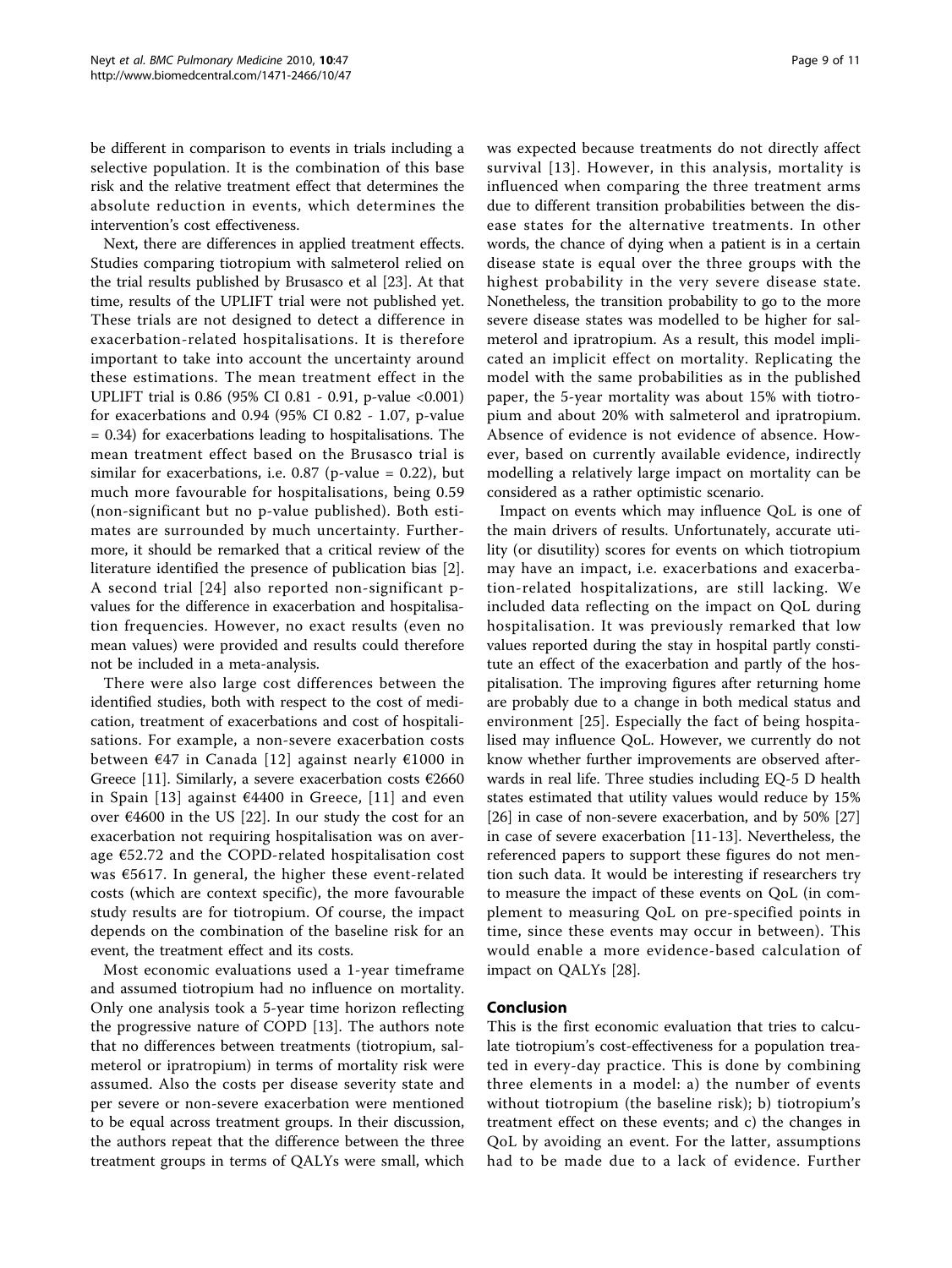<span id="page-9-0"></span>research on the impact of exacerbations on a patient's QoL (measured with a generic instrument useful for economic evaluations) would be interesting. For the other two elements, the published treatment effects from the UPLIFT trial were applied on the baseline risk for exacerbations and exacerbation-related hospitalisations observed in a large Belgian database. The costeffectiveness of tiotropium was unfavourable due to the low average of hospitalisations with standard care but without tiotropium treatment (almost 90% did not experience an exacerbation-related hospitalisation). As a result, treating this part of the population with tiotropium mainly results in extra costs without benefits.

From a medical point of view, tiotropium earns its place in the treatment of COPD. As shown in a systematic review of the literature, tiotropium was found to have statistically significant effects compared to placebo and ipratropium, but not compared to salmeterol [2]. Furthermore, the GOLD (Global Initiative for Chronic Obstructive Lung Disease) guideline mentions that regular treatment with long-acting bronchodilators is more effective and convenient than treatment with short-acting bronchodilators. The choice between  $\beta$ 2-agonists, anticholinergics, methylxanthines, or combination therapy depends on availability and individual response in terms of symptom relief and side effects. However, there is insufficient evidence to favour one long-acting bronchodilator over another [\[29\]](#page-10-0).

To date, tiotropium has not clearly demonstrated an important effect on QALYs nor generated large cost savings by avoiding COPD related events in comparison to standard treatment (real world situation) or in comparison with salmeterol. Since tiotropium does not perform worse but also not much better than its comparator on patient-relevant outcomes, the higher price of tiotropium can be questioned from a payer's perspective. Price negotiations could be started in a revision procedure of the reimbursement modalities. If tiotropium's price would for example be reduced to  $€31.24$ for 30 units, i.e. the price in Belgium for the long-acting bronchodilator salmeterol, than the budget impact for both the NIHDI and the patient's co-payment, based on 2007 data, would decrease to about €16 million, or a cost saving of more than  $€10$  million a year. These resources could then be invested more efficiently. With current pressure on budgets, these efficiency considerations should not be neglected in resource allocation decisions.

#### Author details

<sup>1</sup>Belgian Health Care Knowledge Centre (KCE), Brussels, Belgium. <sup>2</sup>Academic Centre for Primary Care, KULeuven, Leuven, Belgium.

#### Authors' contributions

All authors participated in the concept and design of the study. STD participated in data collection, and MAN and STD in data analysis. MAN performed the economic evaluation. All authors read and approved the final manuscript.

#### Competing interests

The study was not externally funded. The authors declare that they have no competing interests.

#### Received: 14 July 2009 Accepted: 15 September 2010 Published: 15 September 2010

#### References

- National Institute for Health and Disability Insurance: Individual revision of the pharmaceutical product Spiriva. 2007 [[http://kce.fgov.be/index\\_en.](http://kce.fgov.be/index_en.aspx?SGREF=13035&CREF=13003) [aspx?SGREF=13035&CREF=13003](http://kce.fgov.be/index_en.aspx?SGREF=13035&CREF=13003)].
- Neyt M, Van den Bruel A, Gailly J, Thiry N, Devriese S: Tiotropium in the Treatment of Chronic Obstructive Pulmonary Disease: Health Technology Assessment. Brussels: Belgian Health Care Knowledge Centre (KCE) Health Technology Assessment KCE reports 108C 2009.
- 3. D'Agostino RB Jr, D'Agostino RB Sr: [Estimating treatment effects using](http://www.ncbi.nlm.nih.gov/pubmed/17227985?dopt=Abstract) [observational data.](http://www.ncbi.nlm.nih.gov/pubmed/17227985?dopt=Abstract) JAMA: the journal of the American Medical Association 2007, 297:314-316.
- 4. Drummond M, Sculpher M, Torrance G, O'Brien B, Stoddart G: Methods for the economic evaluation of health care programmes 2005.
- 5. Sectoraal Comité van de Sociale Zekerheid en van de Gezondheid Afdeling Sociale Zekerheid: Beraadslaging nr. 08/011 van 5 februari 2008 met betrekking tot de mededeling van persoonsgegevens aan het Federaal Kenniscentrum voor de Gezondheidszorg in het kader van studie nr 2007-14 "Het gebruik van tiotropium in belgië, en het effect ervan op patiënt gerelateerde uitkomsten". 2008, http://www. privacycommission.be/nl/docs/SZ-SS/2008/beraadslaging\_SZ\_011\_2008.pdf (in Dutch) or http://www.privacycommission.be/fr/docs/SZ-SS/2008/ deliberation\_SS\_011\_2008.pdf (in French).
- 6. Roede BM, Bindels PJ, Brouwer HJ, Bresser P, de Borgie CA, Prins JM: [Antibiotics and steroids for exacerbations of COPD in primary care:](http://www.ncbi.nlm.nih.gov/pubmed/16953997?dopt=Abstract) compliance with Dutch quidelines. The British journal of general practice: the journal of the Royal College of General Practitioners 2006, 56:662-665.
- 7. hospital per diem costs. [[http://www.riziv.fgov.be/care/nl/hospitals/specific](http://www.riziv.fgov.be/care/nl/hospitals/specific-information/prices-day/index.htm)[information/prices-day/index.htm\]](http://www.riziv.fgov.be/care/nl/hospitals/specific-information/prices-day/index.htm).
- 8. Tashkin DP, Celli B, Senn S, Burkhart D, Kesten S, Menjoge S, Decramer M, Investigators US, Schiavi E, Figueroa Casas JC, Rhodius E, et al: [A 4-year trial](http://www.ncbi.nlm.nih.gov/pubmed/18836213?dopt=Abstract) [of tiotropium in chronic obstructive pulmonary disease.](http://www.ncbi.nlm.nih.gov/pubmed/18836213?dopt=Abstract) The New England journal of medicine 2008, 359:1543-1554.
- 9. O'Reilly JF, Williams AE, Rice L: [Health status impairment and costs](http://www.ncbi.nlm.nih.gov/pubmed/17577296?dopt=Abstract) [associated with COPD exacerbation managed in hospital.](http://www.ncbi.nlm.nih.gov/pubmed/17577296?dopt=Abstract) International journal of clinical practice 2007, 61:1112-1120.
- 10. Borg S, Ericsson A, Wedzicha J, Gulsvik A, Lundback B, Donaldson GC, Sullivan SD: [A computer simulation model of the natural history and](http://www.ncbi.nlm.nih.gov/pubmed/15164805?dopt=Abstract) [economic impact of chronic obstructive pulmonary disease.](http://www.ncbi.nlm.nih.gov/pubmed/15164805?dopt=Abstract) Value Health 2004, 7:153-167.
- 11. Maniadakis N, Tzanakis N, Fragoulakis V, Hatzikou M, Siafakas N: [Economic](http://www.ncbi.nlm.nih.gov/pubmed/16870084?dopt=Abstract) [evaluation of tiotropium and salmeterol in the treatment of chronic](http://www.ncbi.nlm.nih.gov/pubmed/16870084?dopt=Abstract) [obstructive pulmonary disease \(COPD\) in Greece.](http://www.ncbi.nlm.nih.gov/pubmed/16870084?dopt=Abstract) Curr Med Res Opin 2006, 22:1599-1607.
- 12. Oostenbrink JB, Rutten-van Molken M, Monz BU, FitzGerald JM: [Probabilistic](http://www.ncbi.nlm.nih.gov/pubmed/15841892?dopt=Abstract) [Markov model to assess the cost-effectiveness of bronchodilator therapy](http://www.ncbi.nlm.nih.gov/pubmed/15841892?dopt=Abstract) [in COPD patients in different countries.\[see comment\].](http://www.ncbi.nlm.nih.gov/pubmed/15841892?dopt=Abstract) Value Health 2005, 8:32-46.
- 13. Rutten-van Molken M, Oostenbrink JB, Miravitlles M, Monz BU: [Modelling](http://www.ncbi.nlm.nih.gov/pubmed/17370096?dopt=Abstract) [the 5-year cost effectiveness of tiotropium, salmeterol and ipratropium](http://www.ncbi.nlm.nih.gov/pubmed/17370096?dopt=Abstract) [for the treatment of chronic obstructive pulmonary disease in Spain.](http://www.ncbi.nlm.nih.gov/pubmed/17370096?dopt=Abstract) Eur J Health Econ 2007, 8:123-135.
- 14. Cleemput I, Van Wilder P, Vrijens F, Huybrechts M, Ramaekers D: Guidelines for pharmaco-economic evaluations in Belgium. Health Technology Assessment (HTA) (KCE Reports 78A (D/2008/10.273/23)) Brussels: Belgian Health Care Knowledge Centre (KCE) 2008.
- 15. Assmann SF, Pocock SJ, Enos LE, Kasten LE: [Subgroup analysis and other](http://www.ncbi.nlm.nih.gov/pubmed/10744093?dopt=Abstract) [\(mis\)uses of baseline data in clinical trials.](http://www.ncbi.nlm.nih.gov/pubmed/10744093?dopt=Abstract) Lancet 2000, 355:1064-1069.